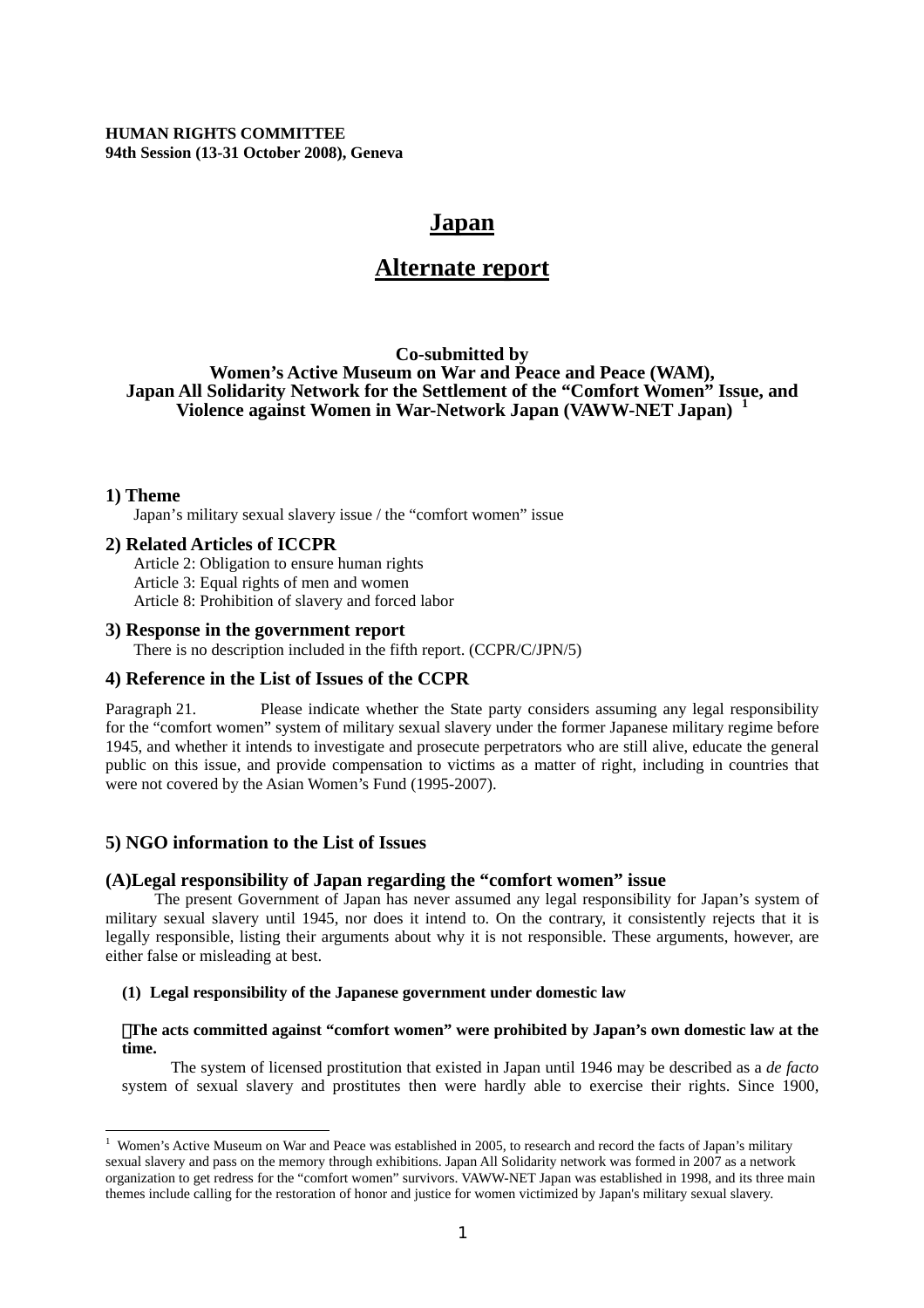however, Japanese law provided for prostitutes' freedom to quit altogether.<sup>[2](#page-1-0)</sup> In 1872 the Government of Japan had issued Official Order No. 295, in which it "confirmed the ban on traffic in people, released prostitutes from their contracts and settled the issue of their debts."<sup>[3](#page-1-1)</sup> Women put under Japan's military "comfort women" system had no freedom "to quit, to change or choose their residence, or even to leave the vicinity temporarily…Women transported to areas under Japanese occupation far from their homes found escape utterly impossible, as all transportation routes were under Japanese military control…Japan's military 'comfort women' system was literally sexual slavery, in a far more thorough and overt form", run by the State itself, who illegalized the same act when committed by its citizens.<sup>4</sup>

During this time period, acts of traffic in women and girls were also illegal. Japan's Penal Code of 1907 criminalized confinement and trans-border transportation of persons against their will, be it by force or threat, or by deception or use of "sweet words". (Articles 224-228; effective today through repeated revisions, most recently Act No. 36 of 2006)" In 1937, the Supreme Court of Imperial Japan found guilty certain procurers for collecting women in Japan proper with a false promise of a job, sending them to Shanghai and forcing them into "comfort stations" for Japanese troops<sup>5</sup>.

#### ・**The Government of Japan is liable under Japan's Civil Code for the wrongful acts committed to "comfort women".**

When contesting the claims that it is legally responsible for the damage suffered by "comfort women", the government of Japan takes up different arguments domestically and internationally. Against the claims of survivors in Japanese courts, the government of Japan includes the following "grounds" that it does not assert to UN organizations and others outside Japan: the principle of State Immunity (the pre-war Japan's principle which made the State immune of liability for the damages the State unlawfully inflicted upon its citizens) should be applied to the acts committed until 1945; and the technical statute of limitations by which the right to bring a matter to court diminishes after twenty years from the time when the act in question was committed. The government also claims that the San Francisco Peace Treaty and subsequent bilateral peace agreements have settled the victims' claims finally. Most of the decisions by Japanese courts have accepted these arguments and rejected the claims made by the women survivors.

These arguments of the government of Japan, however, are not regarded as established legal principles even in Japanese courts. Some of the courts have dismissed them. The Tokyo High Court on 18 March 2005 found that the principle of State immunity should not be applied to such cases as the case of Chinese "comfort women". The Supreme Court on 12 June 1998 found that the technical statute of limitations for making lawsuits are not applicable for certain cases. The Supreme Court on 27 April 2007 found that only the authority to make a claim, but not the right itself for compensation, was waived in the post-war peace treaties.

#### **(2) Japan's legal responsibility under international law**

Japan is responsible for its wrongful acts under international law. Internationally, the government of Japan had and still has legal obligations to prevent, prosecute and punish these wrongful acts, and to provide remedy to the victims of those acts. Japan's legal state responsibility has not been discharged.

### ・**Japan was a signatory to the following international agreements:**

## **The 1907 Hague Convention on Land Warfare and its Regulations**

Japan ratified this Convention in 1911. The Convention and Regulations cover the wrongful acts committed to the women in the occupied areas. The women from Japan's "colonies" (namely Taiwan and the Korean Peninsula) and Japan proper may not be covered by these regulations, but are within the scope of crimes against humanity.

## **The agreements and conventions concerning suppression of traffic in women in 1910s and 1920s**

Japan was a signatory to the following agreements and conventions in 1925:

- the International Agreement for the Suppression of White Slave Traffic of 1904
- the International Convention for the Suppression of White Slave Traffic of 1910

<span id="page-1-0"></span> $\frac{1}{2}$ <sup>2</sup> Yoshimi, Y., *Comfort Women*, Columbia University Press, New York, 2000, p202.

<span id="page-1-1"></span>Ibid.

<span id="page-1-2"></span><sup>4</sup> Center for Research and Documentation on Japan 's War Responsibility (JWRC), *Appeal on the issue of Japan's military* 

*<sup>&</sup>quot;comfort women*", 23 February, 2007. 5 *Mainichi Shimbun*, 6 August 1997

<span id="page-1-3"></span>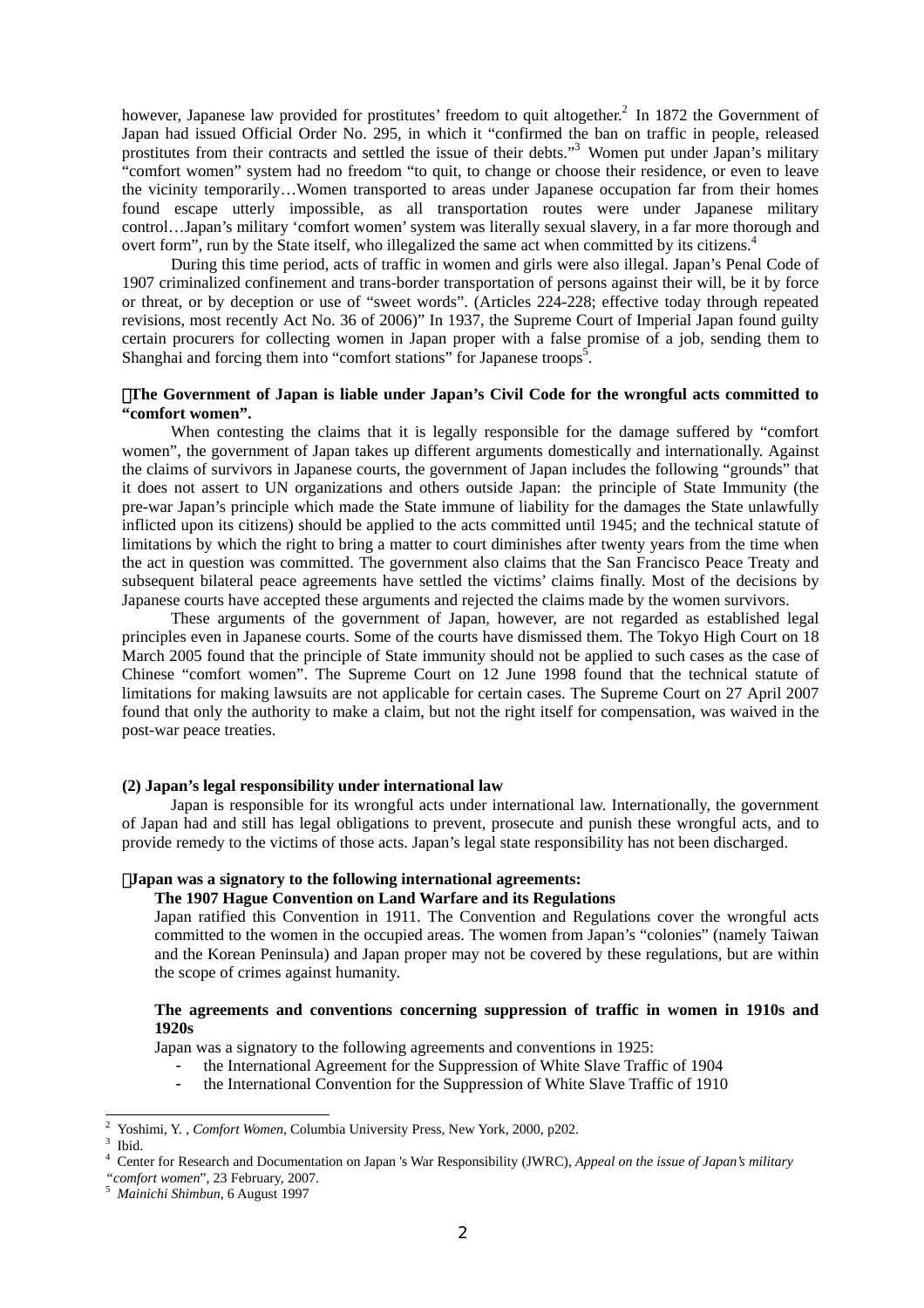- the International Convention for the Suppression of Traffic in Women and Children of 1921 Japan was required under Articles 2 and 3 of the 1921 Convention to prosecute persons engaged in trafficking of women and children. Japan declared that its colonized territories were not included within the scope *ratione territorii* upon acceptance of the Convention. Most of the "comfort women" were minors, however; as such Japan's international obligation under this Convention was applied to their cases regardless of the girl's place of origin. Also, many of the "comfort women" from the colonies were put into sexual slavery in China and other areas that were under Japan's occupation; as such were also covered by the Convention.

### **The 1930 International Labour Organisation Convention Concerning Forced Labour (ILO Convention No. 29)**

Japan ratified this convention in 1932. In the recent years, the ILO itself has, on many occasions, underlined that Japan's military sexual slavery until 1945 was in breach of this Convention.

#### ・**Japan recognized international customary law as expressed in the 1926 Slave Convention**

While Japan was not party to this convention, the convention was an expression of international customary law of the time, which had become *jus cogens* by at least the time of WWII. As early as 1872, a Japanese court ruled in favour of a Chinese labourer who tried to flee from coolie trade(The Maria Luz Incident).[6](#page-2-0)

#### ・**The waivers in the San Francisco Peace Treaty and subsequent bilateral peace agreements that the government of Japan keeps as its grounds do not cover the following cases:**

The cases of the people from the countries and regions that are not parties to the San Francisco Peace Treaty or have not signed bilateral peace agreements with Japan. This category may include The DPRK.

The sexual damage suffered by women under the Japanese military. Women "did not have an equal voice or equal status to men at the time of conclusion of the Peace Treaties, with the direct consequence that the issues of military sexual slavery and rape were left unaddressed at the time and formed no part of the background to the negotiations and ultimate resolution of the Peace Treaties." [7](#page-2-1)The records of the negotiation process between ROK and Japan have shown that the suffering of Korean women were not at all discussed during the course of the negotiation.

#### **(B)Failure to investigate and prosecute perpetrators**

On February 7th, 1994, twenty-seven Korean "comfort woman" survivors and the Korean Council for the Women Drafted for Military Sexual Slavery by Japan tried to submit criminal complaints to the Tokyo District Public Prosecutors Office in order to seek criminal investigation and prosecution for the "comfort women" system. The Prosecutors office did not accept them on the following legal technical grounds: 1. the statute of limitation had run; 2. the names of the perpetrators were unidentified; 3. the facts of damage were unidentified; and 4. penalty articles were inadequate<sup>[8](#page-2-2)</sup>. On September 7th, 2008, in response to the inquiry made by a member of the Diet concerning the grounds of this rejection, the Japanese Ministry of Justice replied that it had no knowledge since there were no records kept on this case.

In order to amend this failure of Japan and other States to discharge their responsibility *ergo omnes* for ensuring justice, the "Women's International War Crimes Tribunal on Japan's Military Sexual Slavery" was held in Tokyo in December 2000 by the initiative of the survivors, their supporters and other human rights workers from the victimized countries, the perpetrating country Japan and the global civil society at large. Sixty-four survivors from eight victimized countries gathered at the Tribunal and testified to their ordeal. Four eminent international lawyers, led by Gabrielle Kirk McDonald, former President of the International Criminal Tribunal for the Former Yugoslavia (USA) as the Presiding Judge, were the Judges of

6

<span id="page-2-1"></span><span id="page-2-0"></span>Yoshimi, p202 7 Para. 1051, The Women's International War Crimes Tribunal for the Trial of Japan's Military Sexual Slavery, *Judgement on Common Indictment and the Application for Restitution and Reparation*, The Hague, 2001 8 Totsuka, E., "*Nihon ga shiranai sensou sekinin*" war responsibility that Japan doesn't know , *Hogaku Seminar* (legal

<span id="page-2-2"></span>seminars), No. 472, 1994, pp 104-105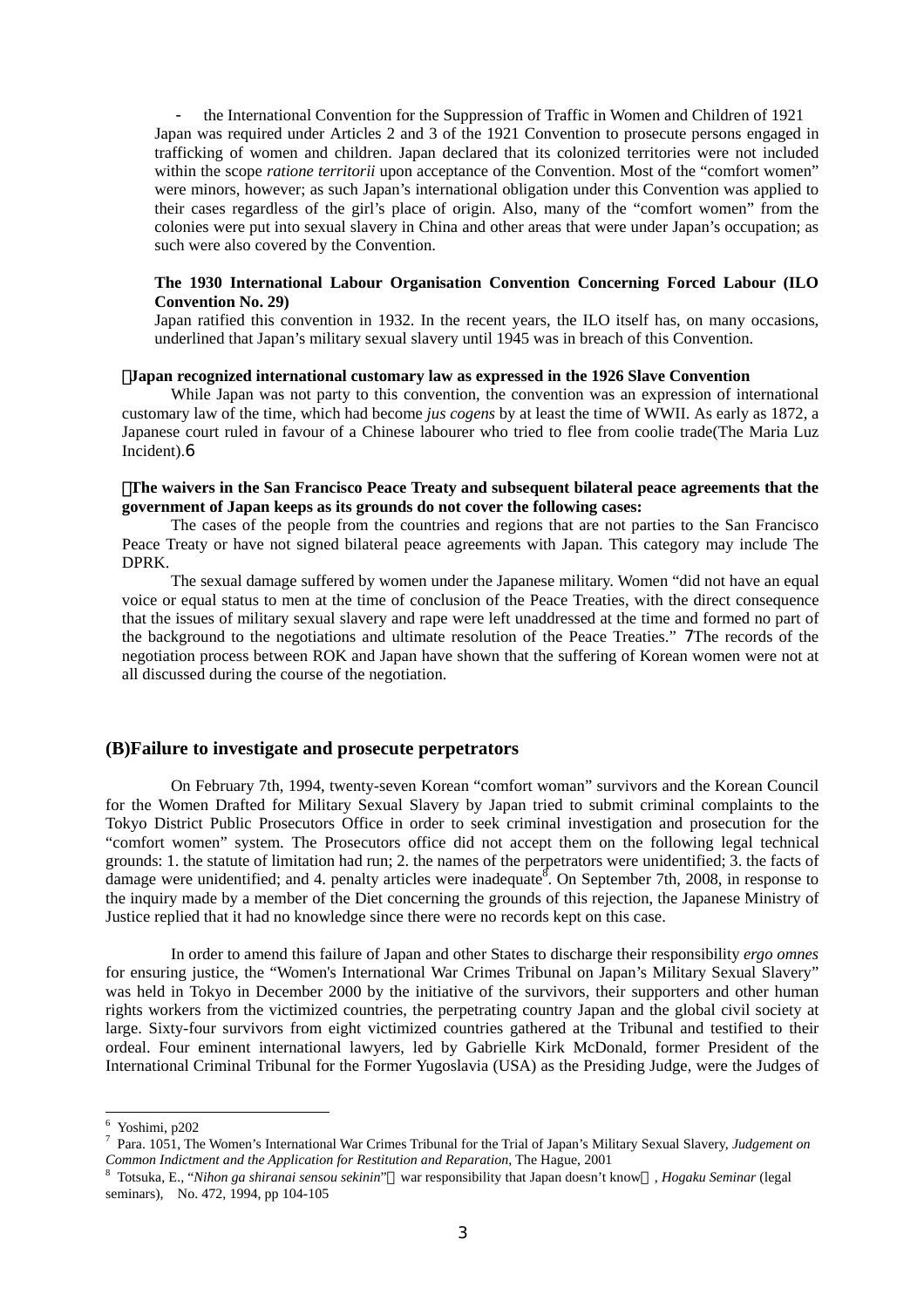the Tribunal<sup>[9](#page-3-0)</sup>. The Tribunal invited the Japanese government to take part, but received no response whatsoever. The Tribunal issued its final Judgment in The Hague, The Netherlands, in December of the following year<sup>10</sup>. The accused ten high-ranking officials, including Emperor Hirohito, were found guilty for crimes against humanity through the Japanese Imperial Army's mass rape and sexual slavery. The Tribunal further acknowledged the Japanese government's state responsibility and made concrete recommendations. The judgment was handed to Japan's Minister of Foreign Affairs in 2002. To date, however, the Japanese government has not followed up on the recommendations made by the global civil society through this Judgment in any way. These recommendations include providing sincere official apology, prosecuting and punishing the responsible party, providing State compensation to the survivors, carrying out thorough finding and fully disclosing these facts and educating future generations about the issue.

## **(C) Failure in educating the general public**

### **(1) Failure to educate the next generation---minimising the reference to "comfort women" from the junior high-school history textbooks**

In August 1993 Chief Cabinet Secretary KONO Yohei issued an official statement (the "Kono Statement"), which acknowledged the involvement of the government and military of Japan and the use of force in the "comfort women" system. By 1997 descriptions of the system appeared in all the seven textbooks approved by the Education and Science Ministry for use in junior high schools (the last phase of mandatory education). However, reference to the "comfort women" issue have been gradually disappearing. In February 2004, the incumbent Minister of Education, Culture, Sports, Science and Technology stated that, "It is wonderful that words like 'military comfort women' and 'forced recruitment' no longer appear in most textbooks". This statement has brought to light the stance of the Government of Japan.

In the textbooks used in 2006, the phrase "comfort women" was completely erased, and weakened descriptions remained in only two textbooks. This means that only 17.3% of students in junior high school has the opportunity to learn anything about the fact of "comfort women" system now. (See the chart in Appendix 1)

#### **(2) Failure to educate general public**

#### ・**Denial of the facts by Minister-level politicians**

On March 1, 2007 ABE Shinzo, then Prime Minister, publicly stated that there had been no coercion used by authorities against "comfort women". In the Diet session on February 19, 2007, ASO Tetsuo, then Minister of Foreign Affairs, agreed with the point made by Representative INADA Tomomi that the "comfort women" system involved no coercion. Both of the Ministers later stated that they adhered to the Kono Statement of 1993 (see above). Other cabinet members and minister-level politicians, including former cabinet ministers, have repeatedly been denied the historical facts, sometimes calling "comfort women" commercial prostitutes of the time.

For instance, a full-page advertisement entitled "The Facts" appeared in the Washington Post on 14 June 2007, which reiterated these claims. Forty-four Diet members were among the signatories of this advertisement. The Government of Japan has never officially refuted such negative comments. Those politicians who made false comments have hardly been sanctioned for those statements. Denials by Minister-level and other politicians, and the fact that the government makes no rebuttal or sanctions have had a broad negative impact on the general public in Japan.

Furthermore, the recent Cabinet decisions show that the government of Japan is determined to keep its position equivocal with regard to this issue. On 16 March 2007, the Cabinet officially replied in writing to a parliamentary enquiry made by Representative TSUJIMOTO Kiyomi. The reply notes as follows: "Among the materials the government had found prior to the day when the research results [and the Kono Statement, which is a result of the research] were disclosed, no reference was found that directly indicates so-called "coercion" [carried out] by the military or constituted authorities."

"The Cabinet Secretary's Statement is not a Cabinet decision, but something that the subsequent

<span id="page-3-0"></span><sup>&</sup>lt;sup>9</sup> The other three Judges were: Carmen Maria Argibay, President of the International Women's Association of Judges (Argentina); Christine Chinkin, expert on gender and international law (United Kingdom); and Willy Mutunga, President, Commission on Human Rights (Kenya)<br><sup>10</sup>The ILO Committee of Experts introduced the legal discussion of the Hague Judgment of the Tribunal and cited for seven

<span id="page-3-1"></span>paragraphs in its report published in 2003 (CEACR: Individual Observation concerning Convention No.29, Forced Labour, 1930 Japan(ratification: 1932) published 2003.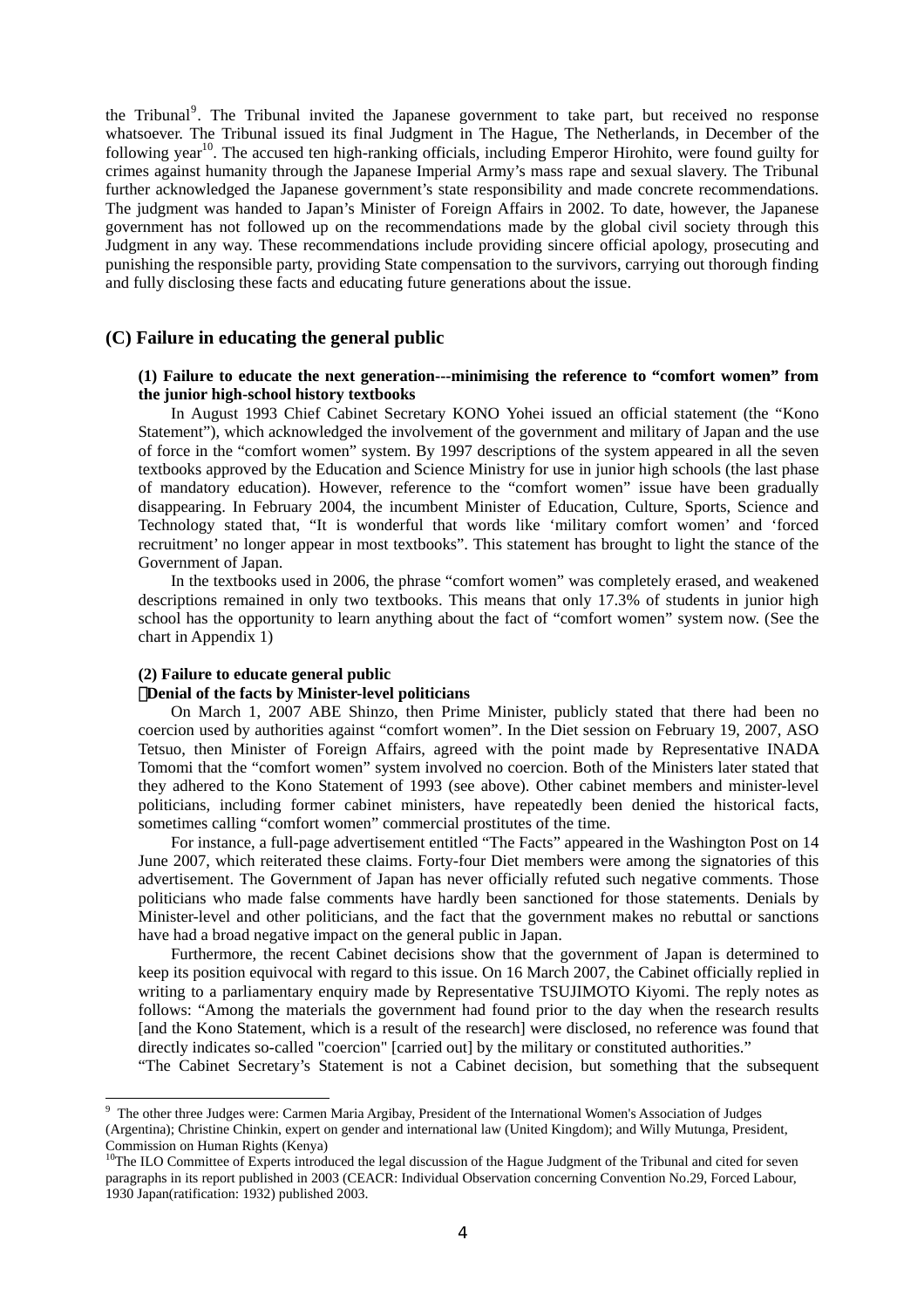Cabinets have succeeded." "The basic stance of the government is that it keeps to the Statement; it has no plan to make the content of the Statement into a cabinet decision."

An Official Cabinet reply in writing is a Cabinet decision. In other words, this reply of 16 March 2007 made it clear that the acknowledgement of the official involvement and use of coercion as described in the Kono Statement has less authority than the government's intention for keeping the acknowledgement under ambiguous legal and political status.

#### ・**No reference in national history museums**

As the "comfort women" issue first appeared in history textbooks in mandatory education in 1997, most of the adults, who went through the education system before that time, didn't have a chance to learn about the facts of "comfort women" during WWII. Providing means of educating them about the issue is important. However, the National Museum of Japanese History doesn't make any reference to the facts about "comfort women". Showa-kan (National Showa Memorial Museum), another national museum, was established next to Yasukuni Shrine in 1999, in order to preserve the hardships of "Japanese people" during and after WWII. This museum also makes no mention of the hardships "comfort women" suffered but only those hardships of the Japanese, its own people.

## **(D)Failure to compensate the victims**

#### **(1) Asian Women's Fund was not a state compensation**

The "Atonement project" of the Asian Women's Fund (AWF) was a scheme to collect private donations from Japanese people and provide "atonement money" from the fund thus raised to the individual survivors in a limited number of countries. Only 285 survivors accepted the "atonement money" but many other survivors rejected it, since AWF was not considered that Japan took legal responsibility over the issue of "comfort women". The AWF projects did not cover DPRK, China, Malaysia, East Timor, Burma, Papua New guinea and Japan, where the survivors came out Thailand, Vietnam, Cambodia, Singapore, India, Guam, Solomon, Palau and other Southern Islands are the countries/regions where the survivors have not yet come out but the existence of "comfort stations" has been identified. To date, Japan has not even announced that it intends to conduct even any investigation at all concerning the subject, let alone any redress. The Asian Women's Fund was terminated in March 2007. (See attached Appendix 2)

#### **(2) Opposition to Court Cases**

There have been ten cases filed against the government of Japan at Japanese domestic courts by women survivors of Japan's military sexual slavery. The plaintiffs are from five different countries and regions, all claiming legal state compensation and apology from the government. One of them is still pending but in other nine cases, the women's claims have been dismissed finally by the Supreme Court, thus exhausting all the domestic remedies. In all these court cases, the government of Japan has contested the plaintiffs' claims on such technical grounds as statute of limitations and the immunity of the State at the time of the act concerned.

In addition to its refusal to accept legal responsibility over the matter, the government of Japan has never seized these lawsuits as an opportunity for fact-finding or finding of the truth. In some of the cases, this has led the court to stay away even from making factual findings in its decisions, thus resulting in depriving the women of a formal/official recognition of the harm inflicted upon them, which is an essential aspect for the rehabilitation and healing of a victim of sexual violence.

#### **(3) Opposition to Efforts for Parliamentary Resolutions in Overseas**

2007 marked a year of parliamentary resolutions over the "comfort women" issue. A resolution or motion calling for Japan's official and unequivocal apology was adopted in the US House of Representatives, as well as the Dutch, Canadian and the European Parliaments. The government of Japan is reported to have worked very hard to prevent the passage of these resolutions. In the case of the US resolution, In the case of the US resolution, the government of Japan reportedly paid to a firm in 2006 "about \$60,000 per month to lobby on the sole matter of historical issues related to World War II" including claims concerning Japan's abuses of American P.O.W.s as well as "comfort women"<sup>11</sup>.

<span id="page-4-0"></span><sup>&</sup>lt;sup>11</sup> Silverstein, K. *Cold Comfort: the Japan Lobby Blocks Resolution on WWII Sex Slaves*, Harper's Magazine, October 5, 2006.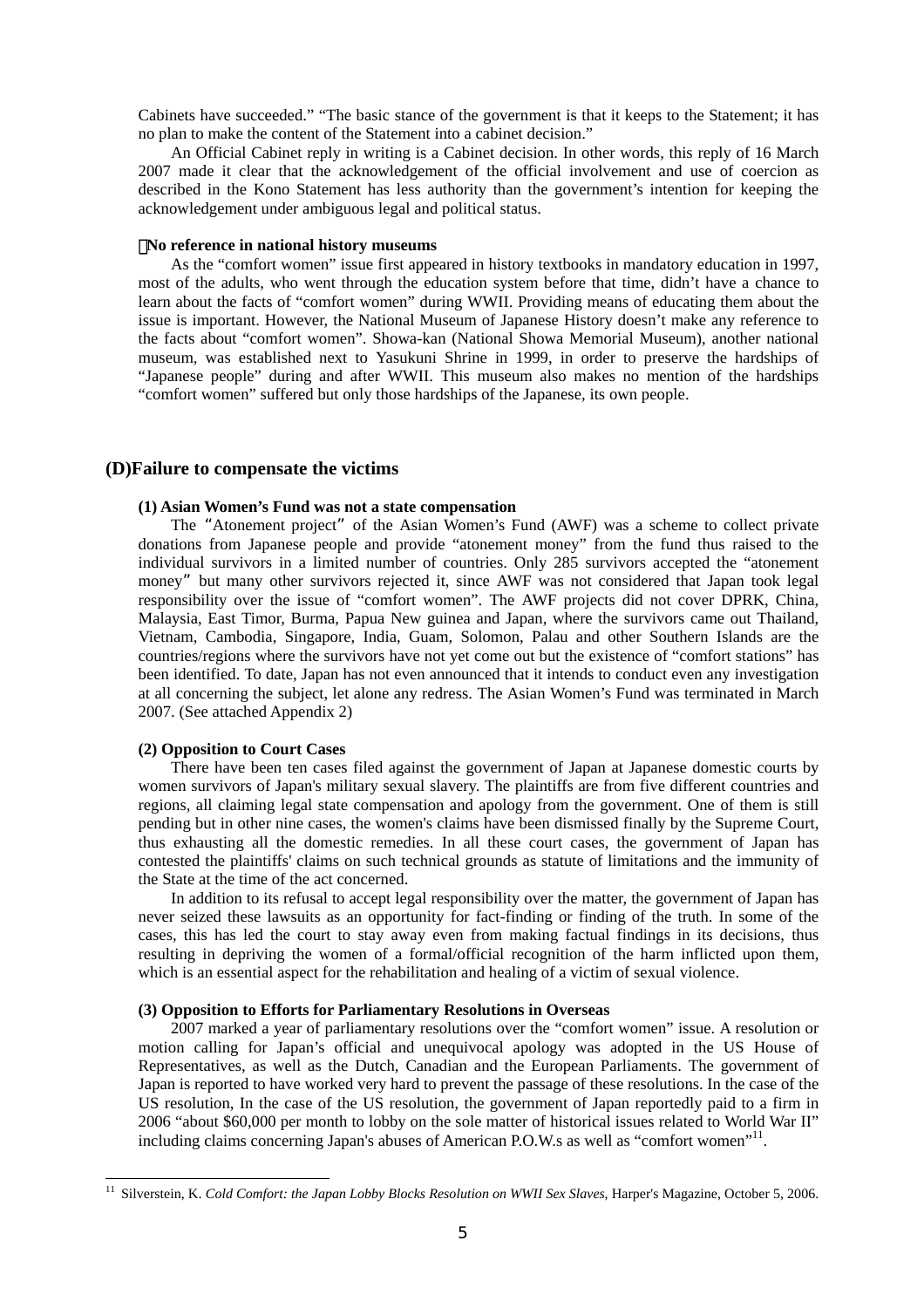#### **(4) Failure to provide redress through legislation and/or administration**

The government of Japan has never approached the Diet for a resolution through legislation, a necessary step towards that end. To this day, the Japanese court has stated on two occasions that the redress of the "comfort women" survivors should be done through legislation. In 1998, the decision of the Shimonoseki Branch, the Yamaguchi District Court, in which the plaintiffs enjoyed a partial victory, accepted that the government was responsible for the lack of legislation for a very limited period of the few years after 1993 when the government had officially acknowledged its involvement, and ordered the government to pay compensation to the victimized women plaintiffs for the inaction during the period. The decision of the Tokyo District Court of April, 2003, though it dismissed the plaintiffs' claims and negated that the inaction of the government for a solution through legislation constitute an illegal act, found facts of damage according to the plaintiffs' allegation and went even as far as stating that redress through legislation and administration is hoped for.

The government of Japan, however, instantly made an appeal in 1998 in the former case, and contested exhaustively in court until the Supreme Court finally dismissed the women's claims in March 2003. And the government has shown no sign of trying to act upon the direction of the particular Tokyo District Court's decision of 2003 as described above<sup>12</sup>

If the government of Japan wishes to provide victims with redress, measures through legislation or administration should be an effective option<sup>13</sup>. The government, however, makes no such effort despite the explicit requests from the judiciary. The Government and the LDP the ruling party, however, far from making positive efforts for a resolution through legislation, have been making even negative movements against the "Promotion of Resolution for Issues concerning Victims of Wartime Sexual Coercion Bill" that the opposition parties proposed for the first time in March  $2001$ .<sup>[14](#page-5-2)</sup>

## **6) Recommendations**

The State party should consult sincerely with the few remaining survivors and their supporters, accept full legal responsibility for the "comfort women" system, officially listen to and record the testimony of the victims, investigate and prosecute perpetrators who are still alive, and provide unequivocal apology and compensation to victims as a matter of right.

<span id="page-5-0"></span> $12$  Generally speaking, in the post-war Japan, it has often been the situation related to various lawsuits filed by citizens against the government for compensation (for the damages of pollution, inappropriate social welfare, etc), where the government contested in court while it passed new laws or altered related administrative measures, so that even though the plaintiffs finally lost their case, those citizens suffering a similar damage were later provided redress somewhat or rather in the way the plaintiffs of the lawsuits had demanded. Regarding the issue of Japan's military sexual slavery, however, the government shows no sign of making such a response.

<span id="page-5-2"></span><span id="page-5-1"></span>

<sup>&</sup>lt;sup>13</sup> In Japan, about 80 % of newly established legal codes are originated by the Cabinet.<br><sup>14</sup> *Promotion of Resolution for Issues concerning Victims of Wartime Sexual Coercion Act (Bill)*. Introduced to the House of Councilors jointly by the Democratic Party of Japan, the Japanese Communist Party, the Social Democratic Party on March.31th 2001 for the first time, and the bill was discarded and reintroduced several times since then.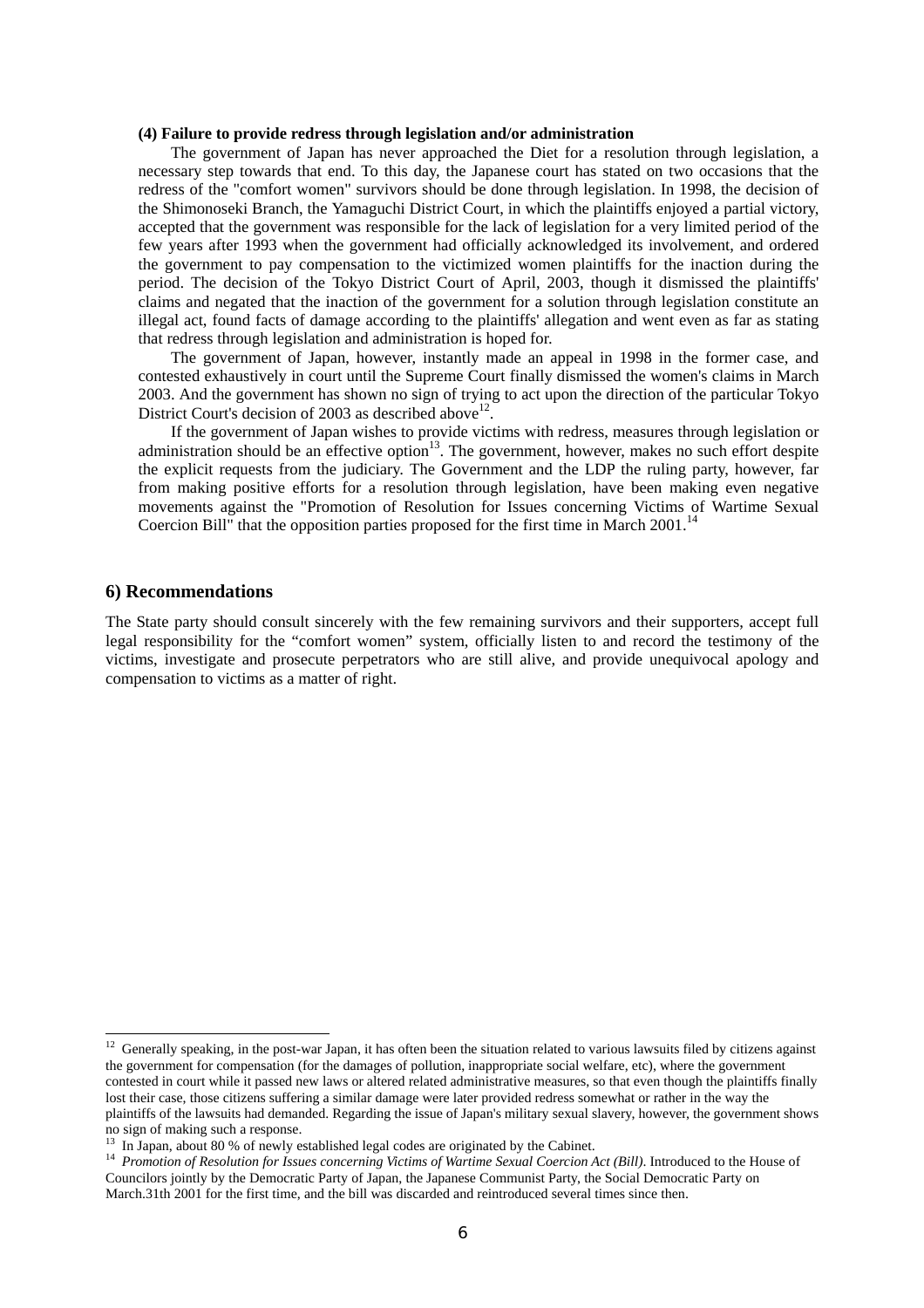## **The reference on "Comfort Women are disappearing from junior high-school history textbook in Japan**

| Publisher                                                                             | 1993                        | 1997                                                                                                                                                                                                                                                                                                                                                                                                                                                                                                                                                                                                                               | 2002                                                                                                                                                                                                                                                                                                                                                                                                                                                                                                                                                                                                                                           | 2006                                                                                                                                                                                                                                                                                                                                                                                                                                                                                                                                                                                         | Adoption<br>rate $(2006)$ |
|---------------------------------------------------------------------------------------|-----------------------------|------------------------------------------------------------------------------------------------------------------------------------------------------------------------------------------------------------------------------------------------------------------------------------------------------------------------------------------------------------------------------------------------------------------------------------------------------------------------------------------------------------------------------------------------------------------------------------------------------------------------------------|------------------------------------------------------------------------------------------------------------------------------------------------------------------------------------------------------------------------------------------------------------------------------------------------------------------------------------------------------------------------------------------------------------------------------------------------------------------------------------------------------------------------------------------------------------------------------------------------------------------------------------------------|----------------------------------------------------------------------------------------------------------------------------------------------------------------------------------------------------------------------------------------------------------------------------------------------------------------------------------------------------------------------------------------------------------------------------------------------------------------------------------------------------------------------------------------------------------------------------------------------|---------------------------|
| Kyoiku<br>Shuppan                                                                     | N <sub>0</sub><br>reference | ["War and the people's life"] , and many<br>Korean women were sent to the battlefield as<br>'comfort women' for Japanese soldiers.<br>["Prospect of the post-war compensation<br>issue"] they include former 'comfort women,'<br>victims of massacres, forcible draft and forced<br>labor<br>["Japan in Asia"] As of 1994, more than 20<br>lawsuits were filed by the victims of forcible<br>draft/forced labor and military note, in addition<br>to the former comfort woman in the picture<br>above.<br>A former comfort woman seeking for<br>compensation and the citizen's group in<br>support <u>* caption</u> of the picture | No reference<br>$*1$                                                                                                                                                                                                                                                                                                                                                                                                                                                                                                                                                                                                                           | No reference                                                                                                                                                                                                                                                                                                                                                                                                                                                                                                                                                                                 | 11.8%                     |
| <b>Tokyo</b><br>Shoseki                                                               | No<br>reference             | ["Prolonged war and China and Korea]<br>There were many young women who were<br>sent to the battlefield against their will.                                                                                                                                                                                                                                                                                                                                                                                                                                                                                                        | No reference                                                                                                                                                                                                                                                                                                                                                                                                                                                                                                                                                                                                                                   | No reference                                                                                                                                                                                                                                                                                                                                                                                                                                                                                                                                                                                 | 51.2%                     |
| Osaka<br><b>Shoseki</b>                                                               | No<br>reference             | ["War and the people's life"] , and many<br>Korean women were sent to eh battlefield as<br>'comfort women' for Japanese soldiers.<br>["Postwar compensation"] Among serious<br>issues are the 'comfort women for Japanese<br>soldiers', forcible draft, difference in postwar<br>compensation between nationalities including<br>Taiwanese.<br>Victimized former comfort women march in<br>protest against the Japanese government<br>seeking for postwar compensation * caption<br>of the picture of "Postwar compensation"                                                                                                       | No reference                                                                                                                                                                                                                                                                                                                                                                                                                                                                                                                                                                                                                                   | No reference                                                                                                                                                                                                                                                                                                                                                                                                                                                                                                                                                                                 | 15.4%                     |
| <b>Nihon</b><br><b>Bunkyo</b><br>Shuppan                                              | No<br>reference             | ["People's life in war"] There were women<br>who were forced to go with the army as<br>'comfort women'.                                                                                                                                                                                                                                                                                                                                                                                                                                                                                                                            | No reference                                                                                                                                                                                                                                                                                                                                                                                                                                                                                                                                                                                                                                   | No reference                                                                                                                                                                                                                                                                                                                                                                                                                                                                                                                                                                                 | 1.4%                      |
| <b>Nihon</b><br><b>Shoseki</b><br><b>Shinsha</b><br>*"Nihon<br>Shoseki"<br>until 2002 | No<br>reference             | ["People's life in war: Luxury is the enemy"]<br>and made women go with the army as<br>'comfort women' and treated them brutally.                                                                                                                                                                                                                                                                                                                                                                                                                                                                                                  | [ "Greater East Asia<br>Co-prosperity Sphere' Illusion"]<br>and young women were<br>forcibly collected in many areas<br>in Asia, such as Korea, and sent<br>to the battlefield as 'comfort<br>women'.<br>["Japan's postwar settlement"]<br>based on this, men forcibly<br>drafted for labor, former comfort<br>women and the victims of the<br>Nanking Massacre have brought<br>court cases seeking<br>compensation and apologies<br>from the Japanese government.<br>Ms Kim Haksun appeals: Ms<br>Kim Haksun brought a court case<br>seeking compensation and<br>apologies from the Japanese<br>government [1991] * caption of<br>the picture | <sup>"</sup> Greater East Asia<br>Co-prosperity Sphere'<br>Illusion"] Requested by the<br>army, young women were<br>collected in many areas in<br>Asia, such as Korea, and<br>sent to the battlefield as<br>'comfort women' for<br>Japanese soldiers.<br>as the headline of the<br>newspaper article presented<br>in the textbook] 35 people<br>including former comfort<br>women.<br>Its caption reads: a<br>newspaper reporting a court<br>case against the Japanese<br>government bought by<br>'Association for the Pacific<br>War Victims" in Korea [Asahi<br>Shimbun, December 6, 1991] | 3.1%                      |
| <b>Teikoku</b><br><b>Shoin</b>                                                        | No<br>reference             | ["Still remaining scars of the war"] Some<br>were former comfort womenamong those<br>from these areas<br>["Japan's policy to make Korean people the<br>Emperor's subject"] urged people to the<br>war front by drafting men as soldiers and<br>women as comfort women, giving them<br>unbearable hardship.                                                                                                                                                                                                                                                                                                                         | [in a note of "Postwar<br>compensation and neighboring<br>countries"]  court cases were<br>brought by women seeking<br>compensation for having been<br>sent to comfort facilities in the<br>wartime                                                                                                                                                                                                                                                                                                                                                                                                                                            | [in a note of "Postwar<br>compensation and<br>neighboring<br>countries"] court cases<br>seeking postwar<br>compensation were brought<br>by women who were sent to<br>comfort facilities, or by men<br>from Korea or Taiwan who<br>were drafted as Japanese<br>soldiers in the wartime                                                                                                                                                                                                                                                                                                        | 14.2%                     |
| <b>Shimizu</b><br><b>Shoin</b>                                                        | No<br>reference             | ["Forcible labor draft of people from Korea,<br>China and Taiwan"]  women from Korea and<br>Taiwan, , were made to work in the facilities<br>for comfort on the battlefield.                                                                                                                                                                                                                                                                                                                                                                                                                                                       | ["War and common people"]<br>women from Korea or Taiwan,<br>as well as Japan, in human<br>facilities for comfort on the<br>battlefield                                                                                                                                                                                                                                                                                                                                                                                                                                                                                                         | No reference                                                                                                                                                                                                                                                                                                                                                                                                                                                                                                                                                                                 | 2.4%                      |
| Fusosha                                                                               | *Not<br>published           | Not published                                                                                                                                                                                                                                                                                                                                                                                                                                                                                                                                                                                                                      | No reference                                                                                                                                                                                                                                                                                                                                                                                                                                                                                                                                                                                                                                   | No reference                                                                                                                                                                                                                                                                                                                                                                                                                                                                                                                                                                                 | 0.4%                      |

\* The original textbook applied for authorization included an account: "and many Korean women were sent to the battlefield" –- which could infer 'comfort women'. The correction was ordered to this part: "many Korean women were sent to the factories".